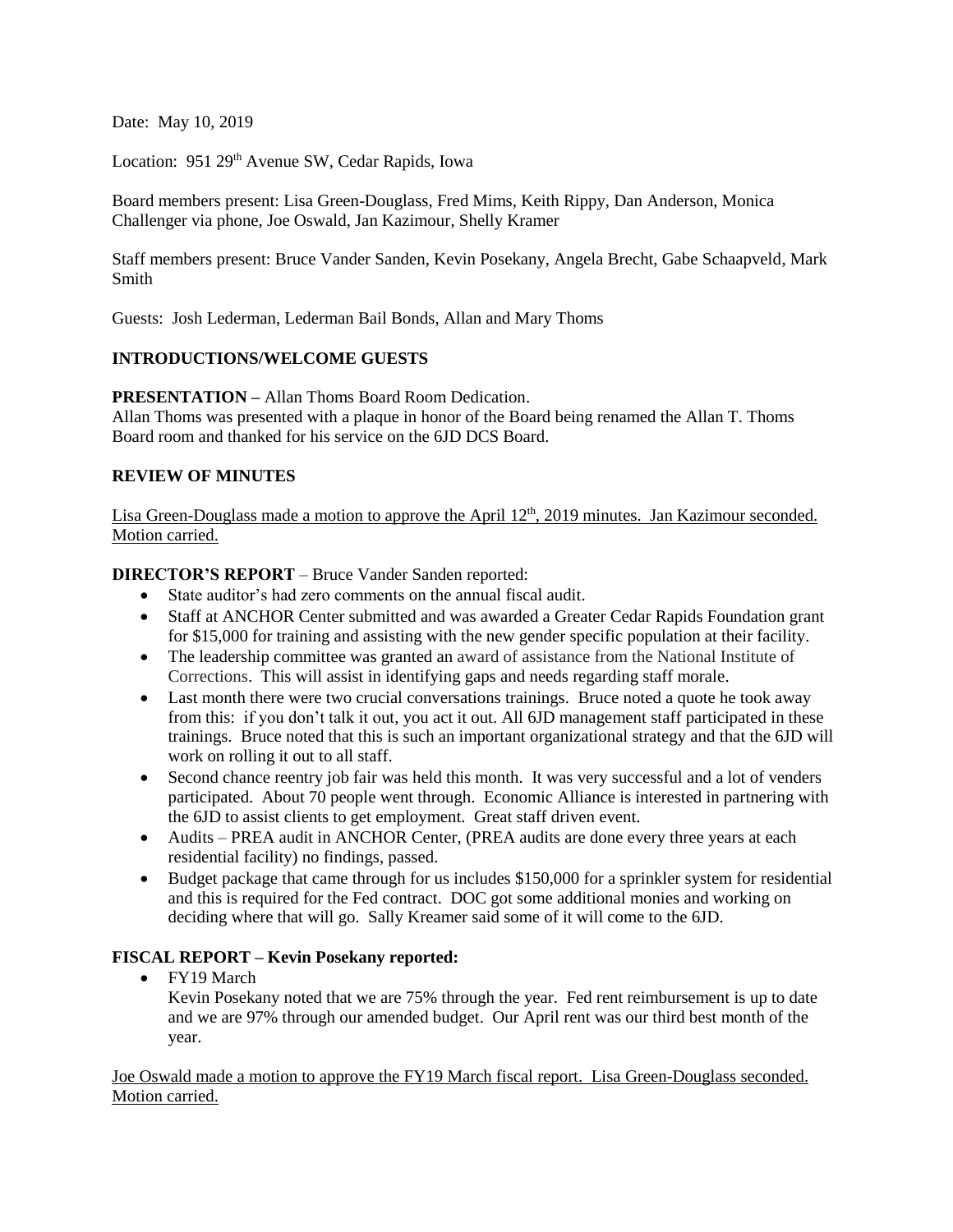#### **BOARD OF DIRECTORS MEETING May 10th, 2019 – Page 2**

# **ADVISORY COMMITTEE REPORTS**

Southern (next meeting 6/11/19) Northern (next meeting 5/21/19) Client Services (4/18/19) Shelly Kramer said we had a great meeting and are planning future educational opportunities and did a brown bag lunch after this meeting. We discussed measurement tools and referrals and clients getting services. Working on a prison tour and recruitment. Next meeting is in July. Law Enforcement (next meeting 6/5/19) Cultural Competency (next meeting 6/13/19)

**OLD BUSINESS**

• Other

### **NEW BUSINESS**

Directors Evaluation – Keith Rippy requested an opportunity to go into executive session.

Lisa Green-Douglass made a motion to go into closed session at 1:25 p.m. per Iowa Code Chapter 21.5, l.i. Dan Anderson second. Motion approved.

Roll call: Ayes: Lisa Green-Douglass, Fred Mims, Keith Rippy, Dan Anderson, Monica Challenger via phone, Joe Oswald, Jan Kazimour, Shelly Kramer  $Nays - n/a$ Bruce Vander Sanden and Angela Brecht were also in attendance.

Lisa Green-Douglass a motion to go out of closed session at 1:50 p.m. Fred Mims second. Motion carried Roll call: Ayes: Lisa Green-Douglass, Fred Mims, Keith Rippy, Dan Anderson, Monica Challenger via phone, Joe Oswald, Jan Kazimour Nays – n/a

• Other

## **POLICY REVIEW –** n/a

## **CONTRACT REVIEW** –

- 1. SWAN Consulting
- 2. R. Cole Consulting
- 3. Peer Support Specialist, Robyn Dickson
- 4. Prelude Behavioral Services
- 5. DTC State Public Defender

Joe Oswald made a motion to approve all the contracts listed above. Dan Anderson seconded. Motion carried.

### **OUT OF STATE TRAVEL/TRAINING** –

Rob Metzger for a Drug Treatment Court conference in National Harbor, MD; this is required attendance per the SAMSHA grant. Only requesting work time.